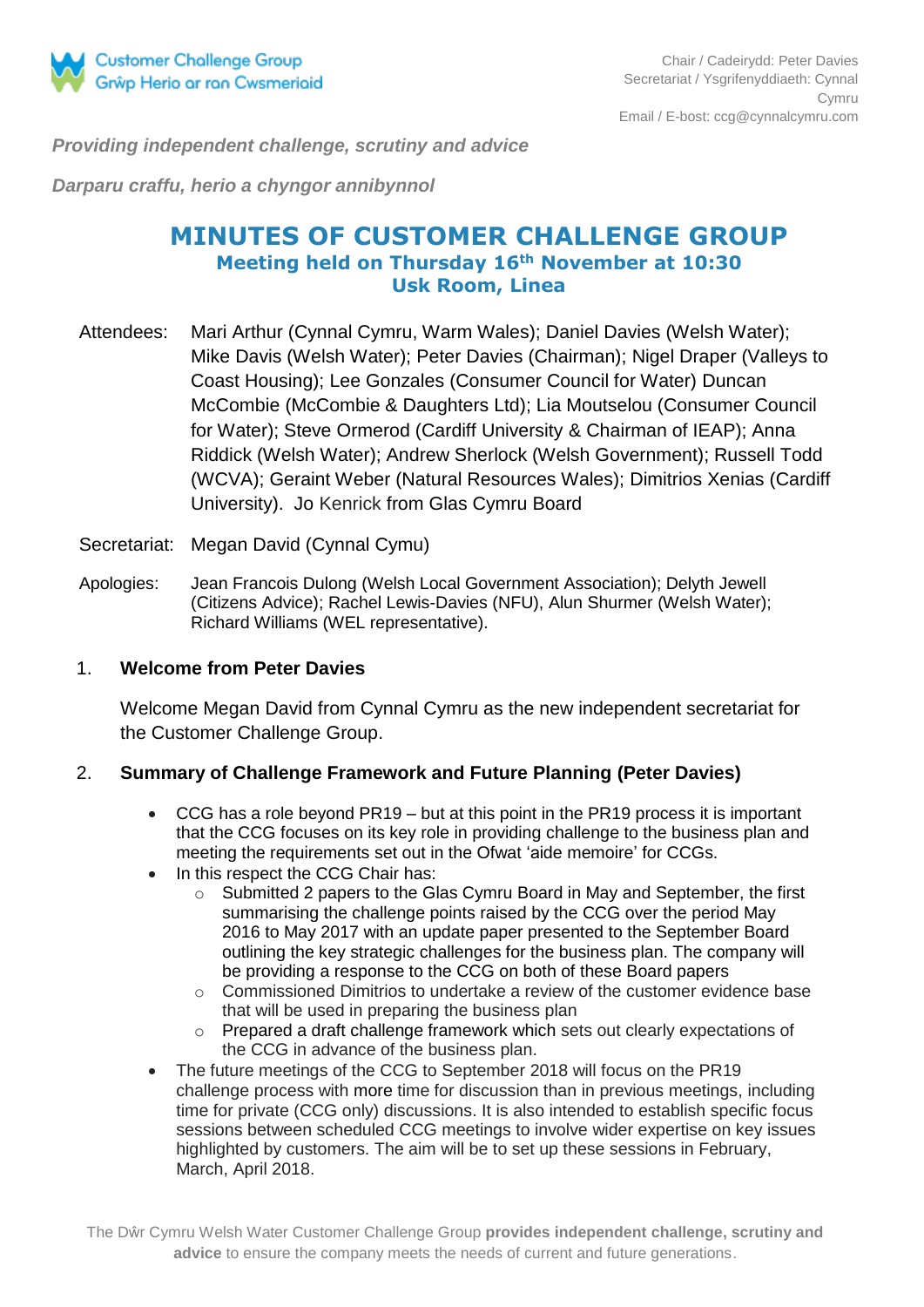- It will be important to ensure that the views from non-domestic customers are included so very pleased that Matthew Williams from the Federation of Small Businesses has joined the group.
- The IEAP through representation of Steve Ormerod (IEAP Chair) will also provide the challenge from the environmental sector to supplement the role of WEL which is represented on the CCG by Richard Williams. Lia Moutselou asked how the National Environment Programme will influence Welsh Water's investment proposals. This is being discussed through the IEAP and will report back to the CCG.
- Nigel Draper mentioned that the discussion and challenges will be dependent upon the strong relationship with Welsh Water. A lot of documentation is prepared for these meetings which requires a lot of time to read and can be quite overwhelming, so it will be important to provide summaries with questions for the CCG as in the papers for this meeting. There is usually a high quality of debate in these meetings but at times difficult to monitor the influence of the CCG particularly as we have been working over the last year to inform the process. It will be important to document the challenge issues, and how the company have been responded.

*CCG Action – for Strategic Challenge framework to be developed into model for recording.*

- Mike Davis noted that many of the CCG papers are those which have also been submitted to the Board. These aim to show the issues, the question/challenge and how Welsh Water have responded to those.
- Lee Gonzalez suggests that perhaps there could be subgroups to look at the specific issues that the CCG identifies.

*CCG Action – sub groups to be established by CCG from February to April.*

- Peter Davies stated that it is important that the work of the IEAP as well as other expertise is brought in to the CCG. Important to bring in issues that have arisen from the Rhondda Fach project and Nigel Draper's concerns on vulnerable customers.
- Duncan understands that the business plan is only part of a long term process. Important this business plan doesn't try and prioritise everything and needs to relate clearly to the achievement of the strategic responses in the 2050 plan.
- Duncan also raised the important issue of the cost of capital. However, the CCG is not able to influence this. Mike Davies mentioned that Ofwat is due to publish an indicative cost of capital on 13 December which Welsh Water will work with for the time being.
- Peter emphasised that OFWAT place real significance on the role of the CCGs. The level of significance being influenced by their independence from the company (hence the importance of the new independent secretariat), and the ability to document and audit CCG processes and the evidence of the company's response.
- Peter welcomed Glas Cymru Board member Jo Kenrick to the meeting at this point.

# 3. **Welsh Water 2050 (Daniel Davies, Mike Davis)**

- Dan presented the DCWW2050 summary paper which draws on the different customer consultation exercises including the 20,000 response to the "Have your say" survey in the summer alongside the qualitative research and stakeholder workshops. PWC have compiled all of the data gathered and generated a prioritised list of strategic responses. The CCG is asked to comment on the summary document
- Lia raised the process of the triangulation and the weighting given to the selfselecting Have your Say sample. She also raised the CC Water report on triangulation and would like to have a response from the company as to how this was applied (*Action – DCWW to provide a response after all the triangulation exercises are complete).*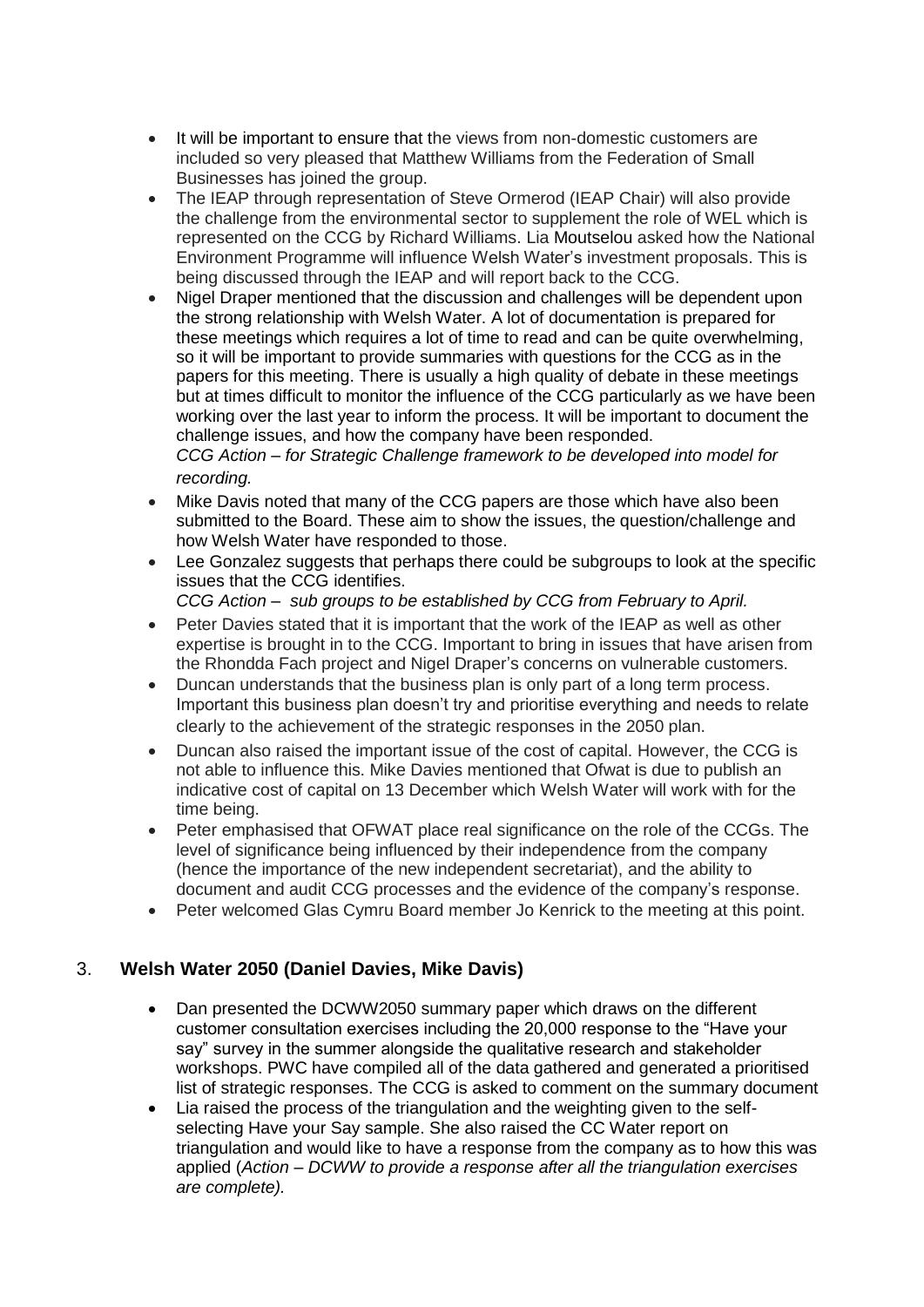- There was a discussion on the nature of the weightings and the question of how do you weight the different areas of informed and uninformed responses? The consultation takes this on board and use the triangulation method to give different weighting to different types of responses. A weighting of 3 has been given to the 20,000 responses from uninformed customer as they were the majority of responses, and a weighting of 3 has also been given to the responses from informed customers as there were far fewer of these but they had much more time to consider the information presented to them. *The rationale of this weighting was not clear and the company was asked to provide further detail*
- Lee Gonzalez questioned how reliable the results produced from the triangulation process would actually be if the weightings used by the triangulation methodology were selected by an individual or group, because ultimately the data can be manipulated by changing weightings.
- Lia Moutselou specifically asked the company to respond to the following:
	- o Explain how the self selecting sample for Welsh Water 2050 was demographically representative.
	- o How the company has taken on board CCWater's recommendations on triangulation (respond to report)
	- $\circ$  How the company has taken on board CCWater's recommendation on WTP (respond to report)
- (*Action – DCWW to provide a response to queries on triangulation and weightings).*
	- In further discussion on the triangulation process CCW continued to ask that the triangulation process :
		- $\circ$  Present us with the questions it seeks to answer through the triangulation process so as to avoid the risk of an analysis which might confirm a specific finding over another.
		- o Identify tensions between findings and data explaining how the company is seeking to reconcile these in its interpretation and decisions. Understanding how the company looking to respond to minority concerns, e.g. those people who are not happy to see their bills increase could reassure the CCG that it is taking mitigation seriously.
	- Lia Moutselou committed to feeding CCWater's view into the research review based on the response the company sent to CCWater's September WTP research queries.
	- Jo was interested in the CCG view on the issue of the difference in value of the informed and the uninformed customer and CCG's response to this. Informing customers of the organisation and work bring undertaken can change individual responses. Dimitrios highlighted this in respect to the Willingness to Pay approach as to do the research properly, there is a need for informed customers, but usually this is not possible. However, generally, the responses of the uninformed customers also need to be given importance as they a more significant proportion of the customer base.
	- Nigel highlighted the importance of understanding the way data has been gathered, the use of case studies of informed and uninformed customers and finding a way to understand customers. It was critically important to find a way to hear the voice of those difficult to reach and important for the CCG to be assured that the data incorporated these voices. Data and numbers can sometimes make it difficult to get an understanding of customers' situations and their experiences. While the company have done a good job in gathering different views from various sources it is important to keep challenging this as the engagement process is fundamental and needs to be embedded within the day to day operations of the company.

*(Action- further details of the design and application of the triangulation weightings to be provided to the CCG along with assurance related to the hard to reach voices*)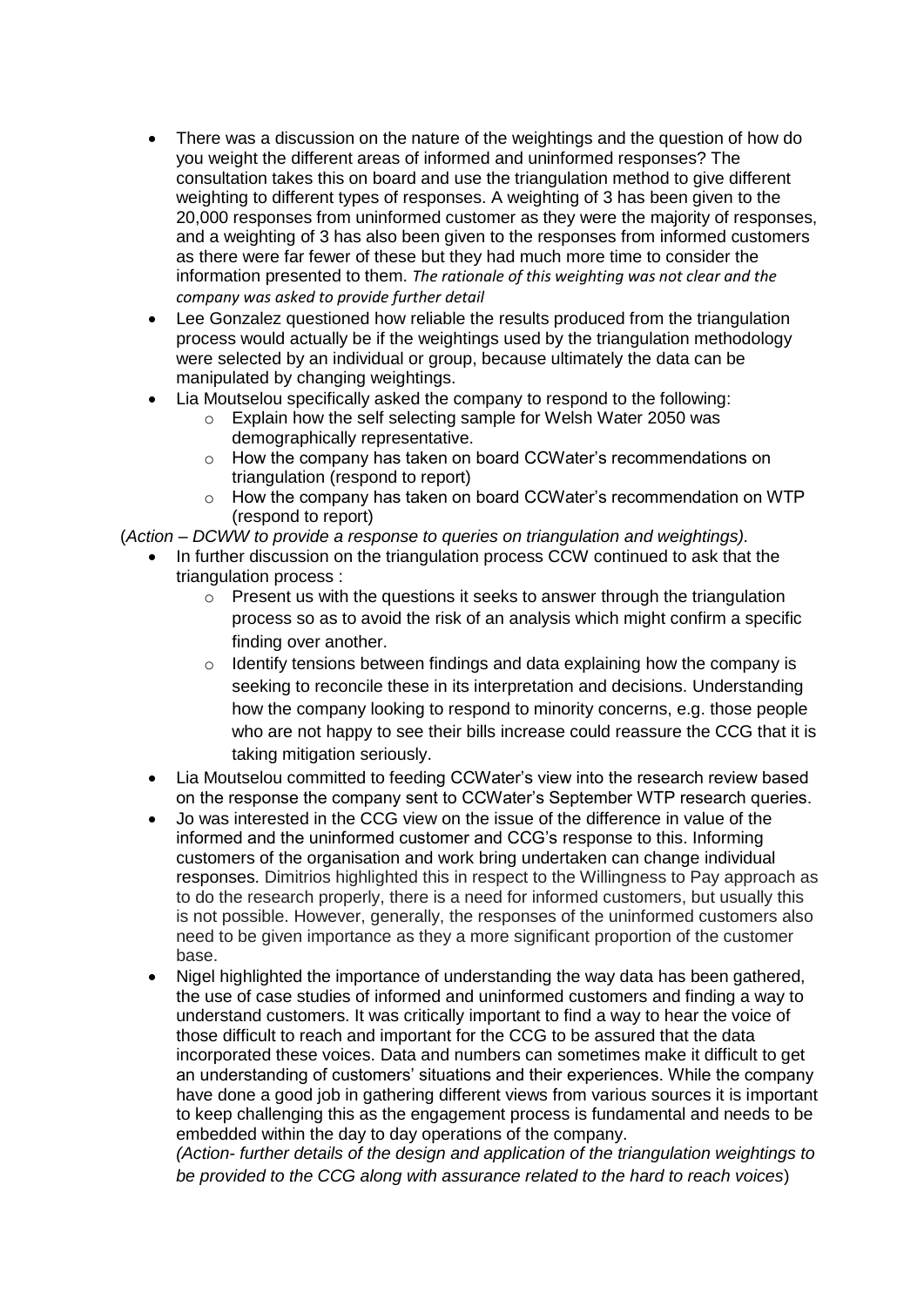- Nigel highlighted the absence of affordability and vulnerable customers from the strategic responses as previously raised by the CCG. It would be important to set out how Welsh Water plan to work in the area of resilient communities to include reducing household debt.
- The focus on "good citizenship" was also again reinforced as an important omission as essential to underpinning trust with the customers, covering issues such as procurement, employment terms, etc . Matt highlighted that maintaining a good reputation with small businesses with things such as ensuring all invoices are paid within 30 days will help improve Welsh Water's reputation in the community.
- The importance of water efficiency was also noted as needing to be strengthened in the final document
- NRW had submitted a detailed response to the 2050 plan setting out areas for greater focus.

*Action – CCG would expect these omissions to be addressed in the revised Welsh Water 2050 document.*

### 4. **Measures of Success (Daniel Davies)**

- The paper proposes a draft suite of Measures of Success for PR19 based on customer priorities as revealed through the Phase 1 triangulation work, Ofwat requirements and other business needs
- The CCG was asked to comment on whether the customer priorities have been captured and whether this is the right number of Measures of Success
- Duncan questioned whether Welsh Water currently have all the data to robustly show progress against these measures. Duncan also questioned why the legal requirement of health and safety is listed when there are many other legal requirements which could be listed there but will be covered by the law anyway, therefore are they redundant here? It was also very important to have clarity as to how the PR19 measures related to the achievement of Goals in the strategic priority areas for 2050. The CCG had very much welcomed the long terms approach of the 2050 plan so it was vital that the PR 19 measures and targets related to the progress to the achievement of the long term goals.
- Mike indicated that not all the data is currently available but this will be addressed once all the priorities are confirmed. Also health and safety is very important to the company and therefore central to the business plan. Welsh Water will also be proposing specific targets as to our intention to make progress towards achieving the Welsh Water 2050 objectives.
- The importance of incorporating and reflecting company values in these measures was raised as there should be measures which underpin the company's commitment to "earn the trust of customers every day". In this respect it is important that the measures of success reflect those issues that are important to customers but also their effective communication.
- Lia stressed the need for there to be a measure specifically looking at nonhousehold customers in light of changes to the retail market in England. Matthew agreed but states that most small businesses use water the same as domestic customers so the measure could be the same but a separate target to measure for non-households.

*Action – DCWW review measures as applied to the non-domestic experience.*

 Nigel highlighted the need for a greater focus on affordability given the context in Wales and the importance of community partnerships. These were the 2 areas of customer priorities excluded from the measures that give the CCG most concern. The CCG will be setting up a focus group to look at these issues as part of the business plan challenge. It will be important to consider how we can track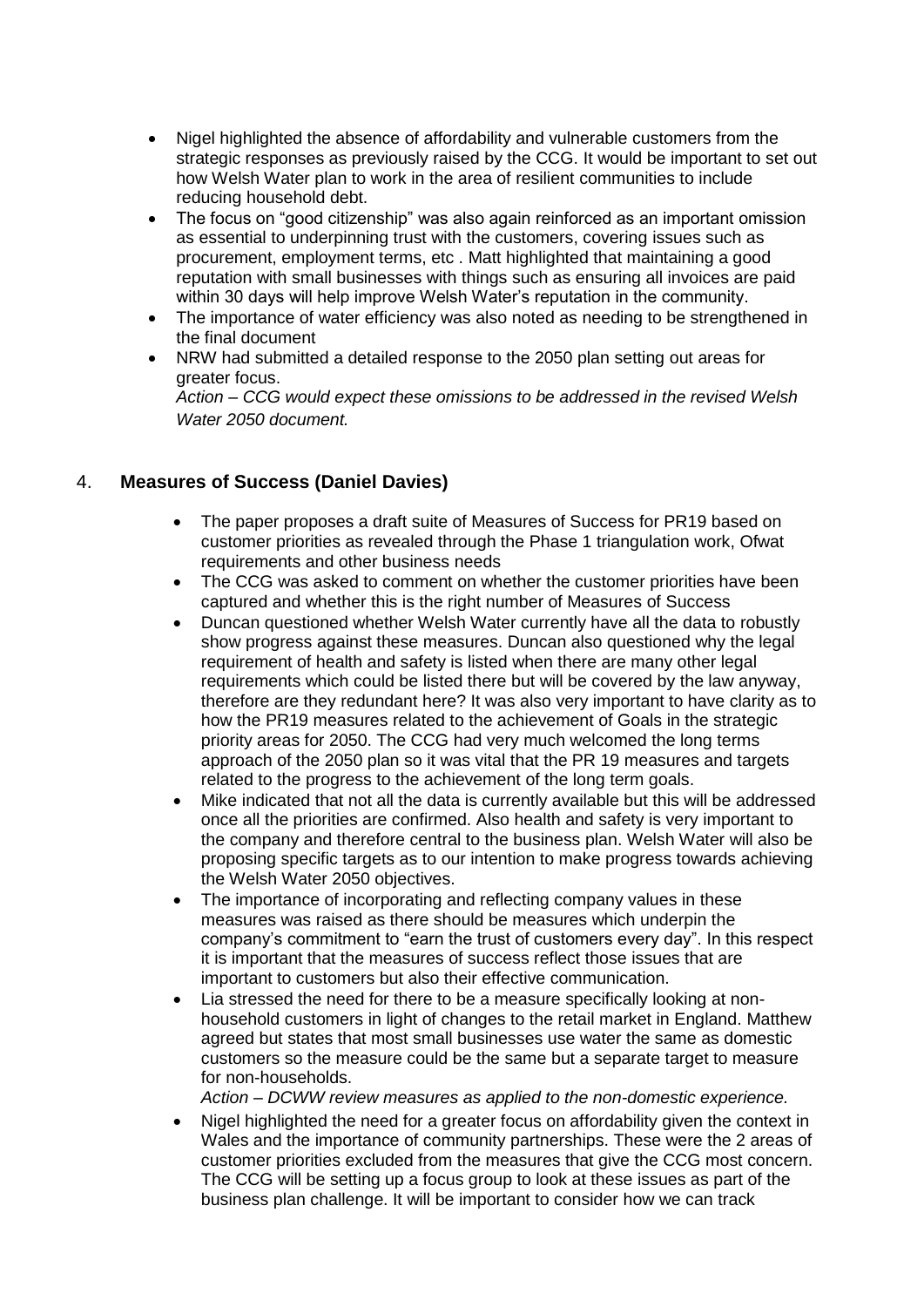progress on affordability for example appropriate level of social tariff support, the degree of default on the social tariff, the effectiveness of the social tariff, the role of metering in reducing customer costs, and associated schemes in reducing levels of bad debt. There may be scope for including such sub measures as key reporting priorities for the CCG.

*Action –DCWW review measures of success in relation to affordability, vulnerability and community partnerships.*

 Responding to the challenge of climate change must be reflected strongly in the measures. The CCG questioned suitability of measures suggested - Rainscape as adaptation measure and percentage of energy saved through energy efficiency for mitigation. It will be important for the company to have a basket of measures that can highlight the overall response to both adaptation and mitigation, including enabling customer behaviour change to reduce energy use (eg hot water). Overall emission reduction measures will be important as a high level measure.

*Action –DCWW review measures related to climate change.*

 The CCG continues to highlight the importance of linking the measures of success to their contribution to the achievement of the Well-being Goals under the WFG Act.

*Action – DCWW to review the alignment of measures as contributions to national indicators of progress.*

### 5. **Targets for Measures of Success (Daniel Davies)**

- The paper sets out the process by which the company is developing its targets based on the Ofwat guidance on setting performance levels, particularly the cost – benefit analysis, which is heavily influenced by customer views on Willingness to Pay.
- The CCG is asked whether the company approach to setting targets is reasonable and likely to meet customer preferences and expectations. The February CCG meeting will need to consider whether the performance targets are aligned with the results of the customer engagement and triangulation process.
- The company is in the process of analysing the Willingness to Pay research along with other valuation information to take customer views into account in determining targets.
- In addition there will be rewards and penalties (Outcome Delivery Incentives- ODIs) applied to the common measures of success set by Ofwat. Ofwat require these to have customer support and the company is currently undertaking a limited programme of customer engagement on ODIs with customers. *Action – DCWW to keep the CCG updated on progress on this research and to provide a final report in February.*
- CCWater asked whether separate ODI research which will inform the range of rewards with penalties. The company confirm it would undertake separate research and that WTP will not be used to define this
- The CCG has previously expressed concern over the Willingness to Pay methodology and the application of ODIs in the PR14 process. It is important to acknowledge changes to the WTP process introduced by the company in PR19 and also the importance of drawing on a broader evidence base. Dimitrios' report will focus on the phase 1 research and triangulation process. This will be on the February agenda but may also require a focus group session. *Action – CCG Action to review customer engagement on WTP and ODIs.*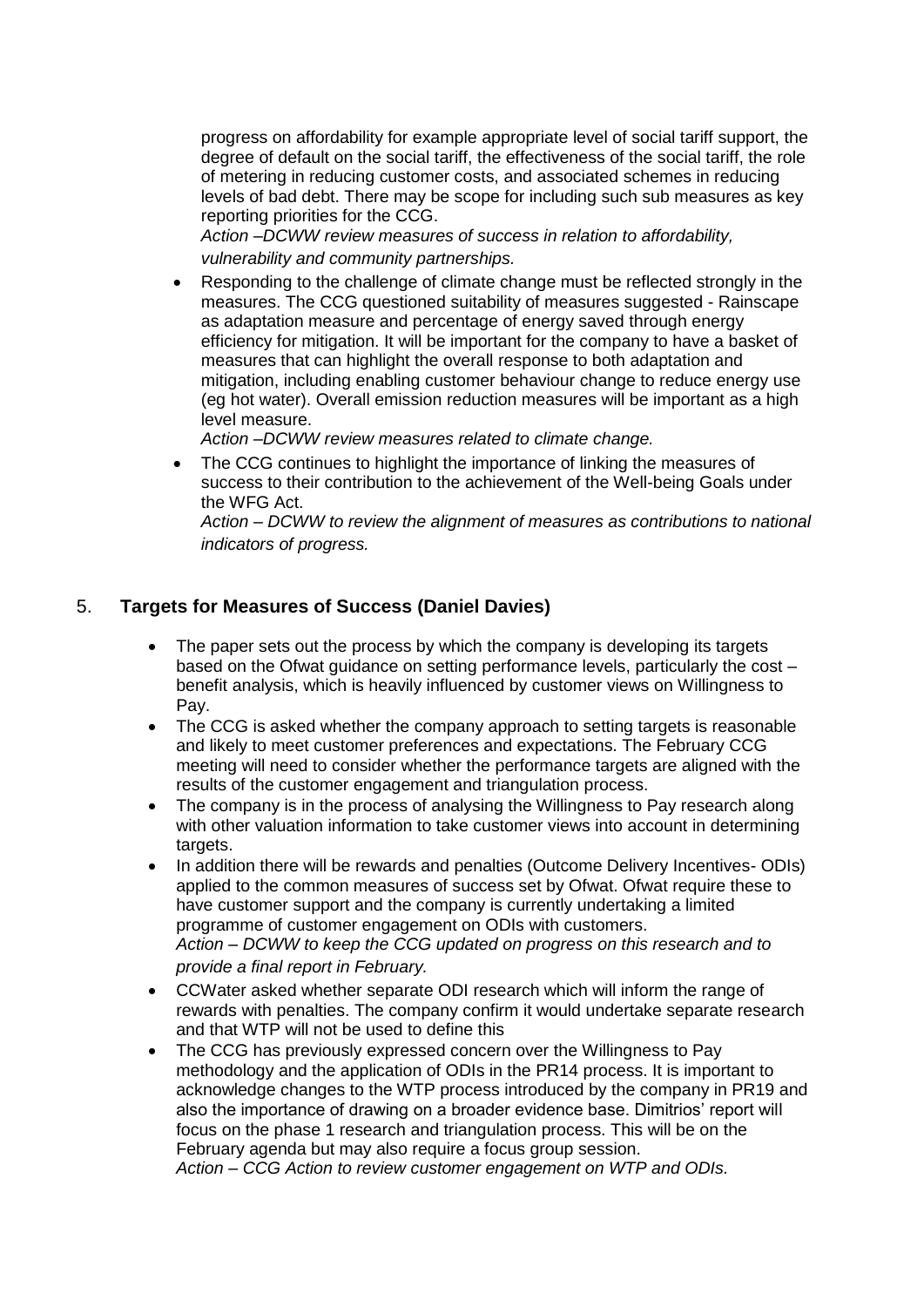## 6. **Bills and Affordability Research (Daniel Davies)**

- The Bills and Affordability Research summary was presented and a detailed slide pack on the full research provided.
- Nigel stressed that the research shows that a large amount of households are finding life tough at the moment – so puts an emphasis on what can Welsh Water do to help that – particularly in the light that Welsh Water bills are higher than the average. It will be important for the company to continue to communicate the reason for the difference in bill levels. Duncan highlighted how Wales has the lowest median household income in the UK. It is good Welsh Water is now talking about household poverty in the round as opposed to just water poverty. The importance of cross sector working supported by the CCG over the last year is critical.
- Peter has planned sessions with Citizens Advice representatives looking at their experience of clients. Joseph Rowntree Foundation, the Bevan Foundation and the Carnegie Trust are key agencies to engage work in partnership on the work on affordability.

*Action – PD to brief on the CAB engagement and also contact Bevan/JRF and Rowntree to engage with the CCG.*

 Peter raised the issue of an integrated approach to resource efficiency as being central to tackling poverty. The coordination of this cross sector work by Welsh Government was very important building on their Resource Efficient Wales programme.

*CCG /DCWW Action – follow up with Welsh Government on current status on resource efficiency and tackling poverty work.*

 There needs to be a partnership approach to delivering outcomes for struggling households. Nigel stated the importance of Welsh Water showing leadership as well as responding to customers. Important for Welsh Water to define what sort of company it wants to be and work towards that ambition to tackle issues. Mari spoke about the DCWW Rhondda Fach action research project which focusses on an area of huge deprivation but where take up of social tariffs are very low. These customers are not picking up on messages from utility companies and therefore there is a need to look at new ways of communicating to these vulnerable customers by working with trusted organisations. Russell encouraged engaging with credit unions as these trusted intermediaries are key to getting message through to vulnerable customers. Duncan stressed the need to encourage prevention methods working through trusted organisations in the community.

*PD to circulate rationale and update on the Rhondda Fach project & CCG to engage in the development.*

#### 7. **Private discussion (Welsh Water representatives absent)**

- This was the first CCG private session which will form a standard element of future meetings in the lead up to PR19.
- There was concern that the CCG has been swamped with the detail of the customer research in previous meetings with insufficient capacity for real challenge to the process. The CCG had been engaged early in the process and informed the commissioning of the research firms. However, the timeframes meant that there was little chance for detailed input into the framing of the research questions – a point stressed by NRW at the time. At the same time, it was also felt that there was a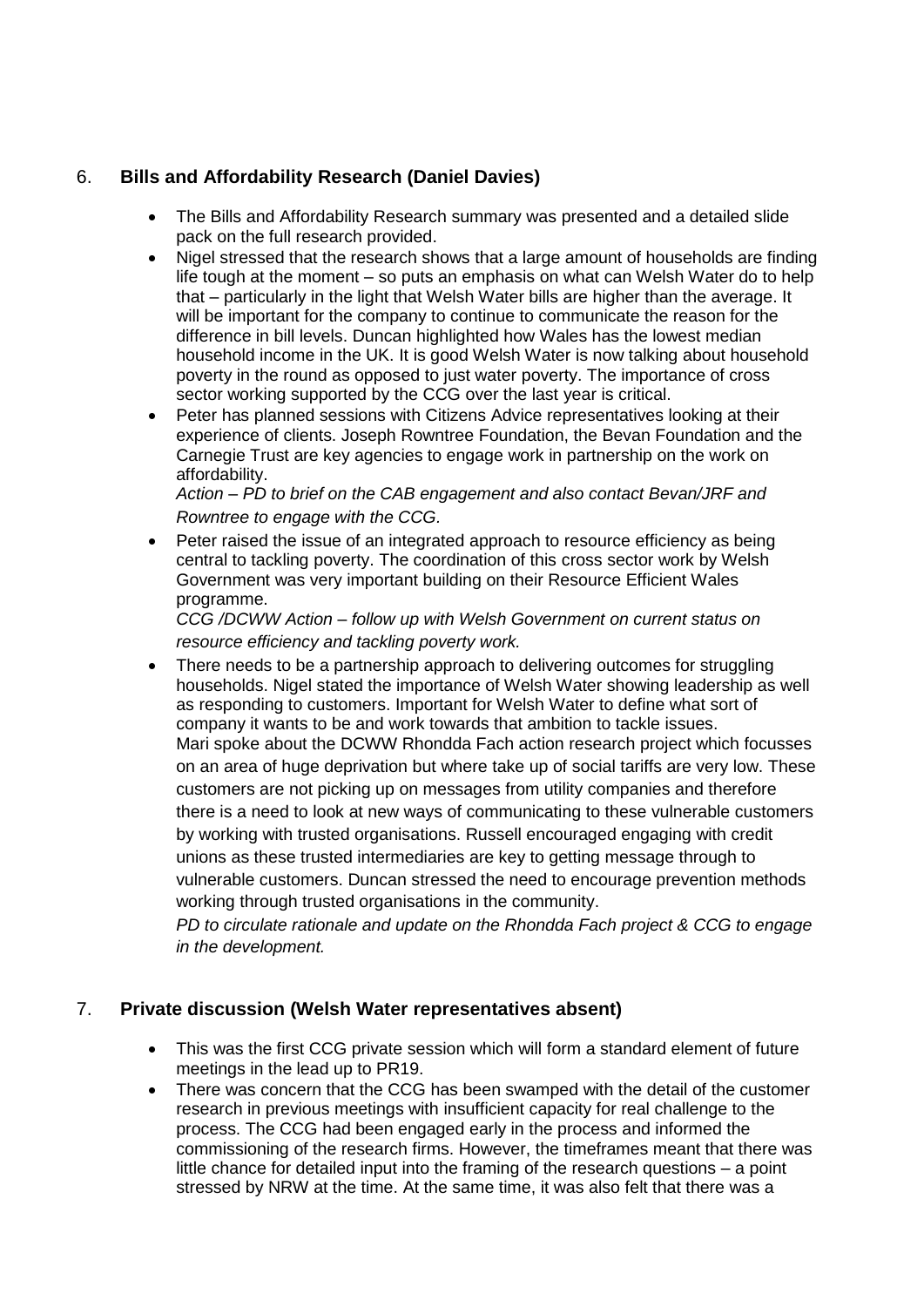degree of trust that needed to be applied to the expertise and ethics of the professional research companies, given the limited capacity of the CCG.

- It has also been difficult for the CCG to keep the big picture in mind as the different pieces of research were presented back. It will be important to draw out the lessons from this process for the CCG's work going forward.
- Partly to address these issues, he CCG has commissioned Dimitros to undertake assurance of this research work on its behalf. Dimitrios presented initial thoughts from his review and indicated that there was further work to be undertaken to ensure accuracy of the assurance. He was intending to bring the final report for consideration by the CCG in February. *Action – PD to arrange progress meeting with Dimitrios.*

8. **Feedback and forward and AOB**

- Actions PD to write to Dan with key points from the discussion on items he led Megan will prepare and circulate draft minutes – **attached with response**
- PD to write to thank to Jo Kendrick as DCWW Board member for joining the CCG and ask for any feedback

Additional CCG members questions

- LM continued to ask that the NEP is formally asked on the CCG agenda to allow the company to discuss its response to the reviewed legislative drivers, and the CCG to understand the approach taken in defining its proposals. The Chair responded that the NEP will be discussed at IEAP and Prof. Steve Ormerod will report to the CCG.
- LM asked for a reviewed timeline of DCWW PR19 research to be presented to the CCG with an indication of progress and what has been shared with members for comment and info (including results).

#### **Date of Future Meetings**

Wednesday 7<sup>th</sup> February 2018 Thursday 22nd March 2018 Wednesday 16<sup>th</sup> May 2018 Monday 9<sup>th</sup> July 2018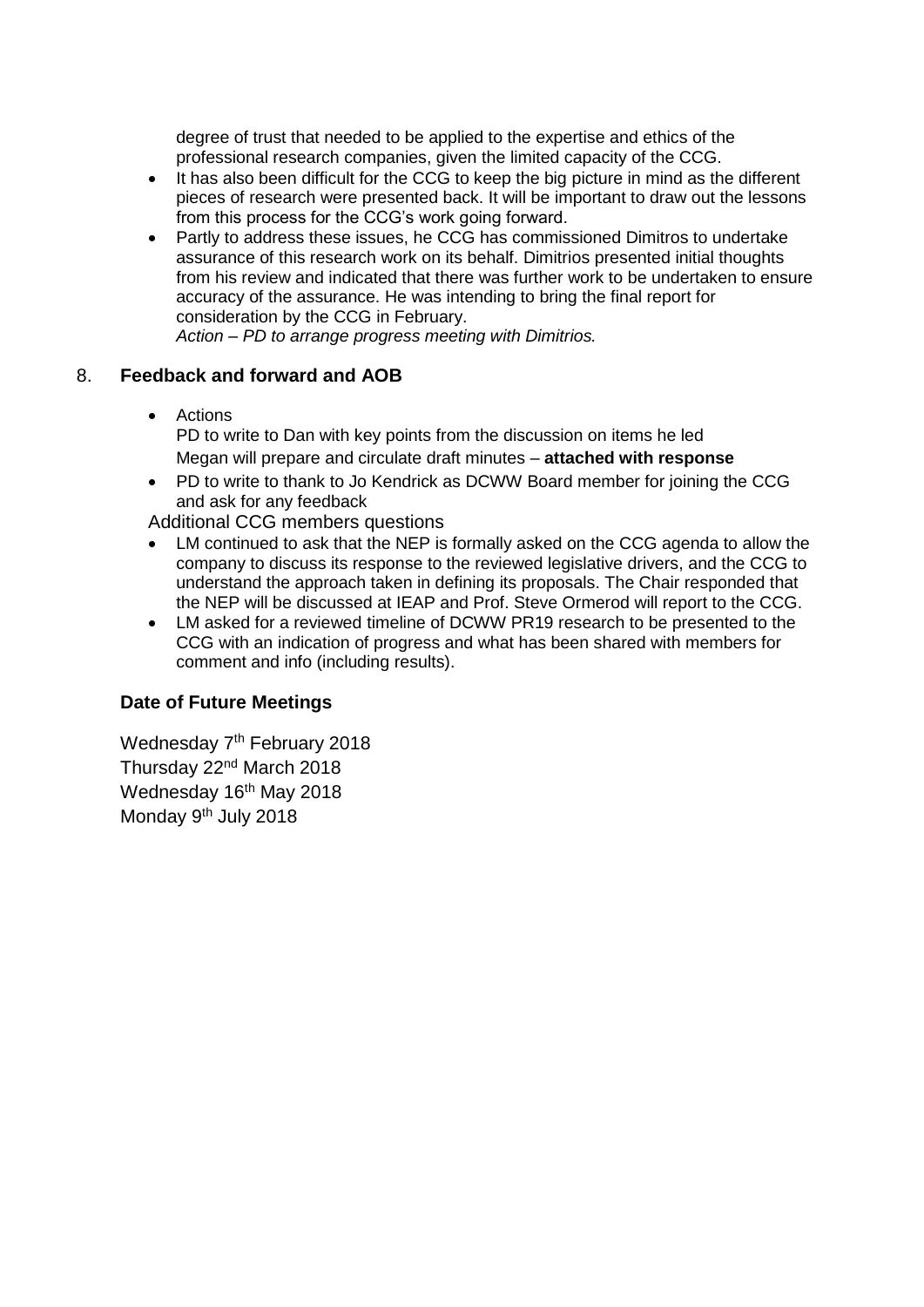# **Follow up letter from CCG Chair**

#### Dear Dan

Very many thanks for leading us through the agenda items at the CCG meeting. I attach the draft minute of the meeting which goes into more detail and includes action points summarised below:

1. Welsh Water 2050 – the CCG accepted that the triangulation process provides a broad sense of the customer priorities drawn from the different data sources. We expressed some concern over the weighting given to the large scale, but top level Have Your Say programme and asked for more explanation as to the allocation to top weighting to this source. We would also like the company to identify the ways in which you have taken note of the CCW recommendations on triangulation.

We would reinforce our earlier comments to ensure that the omissions listed are addressed in the revised Welsh Water plan. It was also stressed that the "citizen" element is expanded to clarify how the company will meet customer expectations of its role as a corporate citizen in areas such as procurement and employment practices, as well as how it intends to work with citizens to address key issues such as demand management.

We recognise that there is a balance to be achieved in respect of the uninformed and informed voices, but that the company should focus on increasing the "proliferation" of sources of customer voice and on the continued process of building a more informed customer base. All company decisions should be able to be communicated effectively and understood by the uninformed customer

Once again to emphasise the CCG welcomes the long term vision contained within Welsh 2050 and the importance of the PR 19 business plan demonstrating its contribution to the achievement of the long term vision

#### 2. Measures of Success

The CCG was generally content with the proposed 36 Measures of Success, dependent on the capacity of each measure to be underpinned by consistent and valid data. We would expect to review the data underpinning these measures going forward.

There was felt to be a need to draw out a customer experience metric for non domestic customers.

The nature of the measures for responding to climate change was questioned as was the importance of measures related to affordability and vulnerability. The CCG would also encourage the company to identify ways in which these top line measures of success can be underpinned by indicators that reflect value driven outcomes